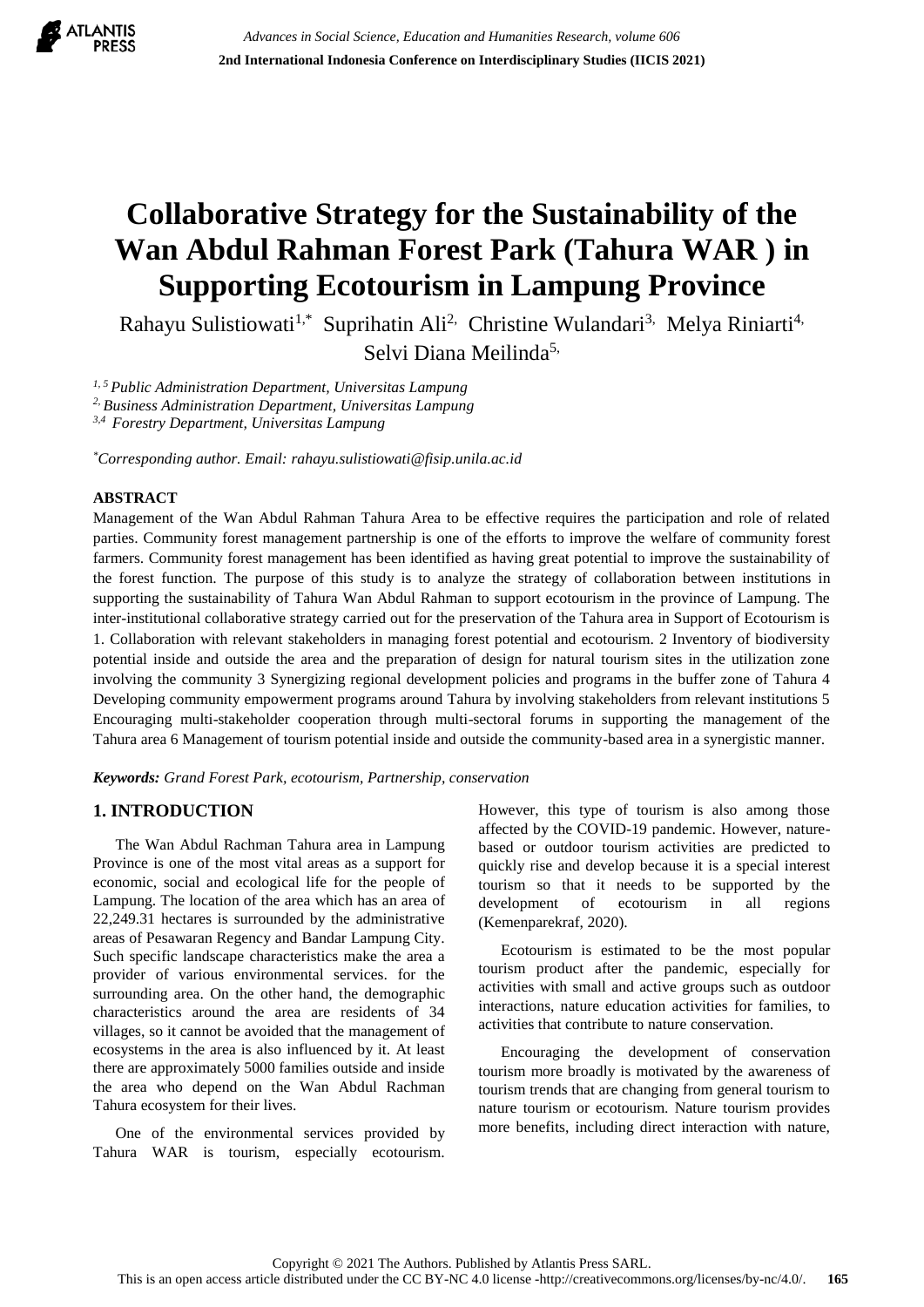introduction to local culture, and awareness of the importance of nature conservation.

Seeing the existence of Tahura WAR in Lampung Province as one of the ecologically important conservation areas, its role in addition to providing economic and social benefits for the surrounding community, the management of the WAR Tahura Area to be effective requires the participation and role of related parties. Community forest management partnership is one of the efforts to improve the welfare of community forest farmers. Community forest management has been identified as having great potential to improve the sustainability of the forest function. For this reason, research is needed on how collaboration strategies between institutions are needed to preserve the Wan Abdul Rahman Forest Park (Tahura WAR) in supporting Ecotourism in Lampung Province.

## **2. METHOD**

This exploratory descriptive study with a qualitative approach is intended to obtain data about existing facts and symptoms, as well as factual information that can describe the involvement of stakeholders from other relevant institutions, both government, private and community in supporting the preservation of the Tahura WAR area to support ecotourism.

Qualitatively, the data were obtained using participatory observation techniques and open interviews [1] and literature studies. Observations and interviews in the field in order to obtain data related to the involvement of stakeholders of the relevant institutions in the management of Tahura WAR. While other data used in the form of the latest scientific literature in the 2015-2021 range which has been documented in books, theses, journals, archives, and other books related to this research. The results of the qualitative data are then summarized, analyzed and synthesized in depth, which are then described descriptively and conclusions are drawn.

## **3. RESULT AND ANALYSIS**

The Wan AbdulRahman Forest Park (Tahura WAR) covers the Gunung Betung Register forest area. Administratively, Tahura Wan Abdul Rachman is located in seven sub-districts, namely Teluk Betung Barat, Tanjung Karang Barat, Kemiling, Kedondong, Gedong Tataan, Way Lima, and Padang Cermin, which are divided into Bandar Lampung City and Pesawaran Regency.

Initially, the government through the Decree of the Minister of Forestry No.742/Kpts-II/1992 dated July 21, 1992, determined the area of Register 19 Gunung Betung to be a part of Tahura WAR. This decree was later updated with the Decree of the Minister of Forestry No. 408/Kpts-II/1993 which stated that the Gunung Betung Register 19 area had changed its function from a protected forest to a conservation forest area.

Tahura WAR has a light to heavy wavy topography. There are four mountains here, namely Mount Pesawaran, Mount Chain, Mount Tangkit Ulu Padang Ratu, and Mount Betung. The most dominant plants here are merawan [Hopea mengarawan], medang [Litsea firmahoa], rasamala [Antingia excelsa], forest orchids and ferns.

The village in the largest research area is Sumber Agung Village, Kemiling District, Bandar Lampung City. The total population of Sumber Agung Village until 2019 was 3,100 people (1,700 women and 1,400 men), with a total of 925 household (KK). The main livelihood is managing the Tahura area, livestock, and labor. Other livelihoods are traders, farming, and others.





The phenomenon that is happening about forests today, the condition of forests in Indonesia is decreasing, the threat of deforestation that cannot stop requires more attention [4]. Data from Global Forest Watch shows that tree loss in Indonesia fluctuated in 2016. This was due to the expansion of plantation land which was mostly done at the expense of forest areas. Deforestation can be defined as forest destruction or the conversion of forest functions from what should be a buffer for the world's lungs to conventional land [2]. Based on the data, it is shown that in the 2000-2005 period, Indonesia experienced a forest loss of 0.31 million hectares and then increased in the 2005-2010 period to 0.69 million hectares [3]. The case of deforestation in Indonesia has occurred since 1970. Economic factors are one of the causes of this deforestation, besides that this activity was also supported by the New Order government which took place in 1966-1998.

Forest damage in Lampung Province is not much different from forest damage in Indonesia. Lack of sense of responsibility towards forest management. Forest damage, which includes forest fires, illegal logging and others, is a form of disturbance that is increasingly occurring. The negative impacts caused by forest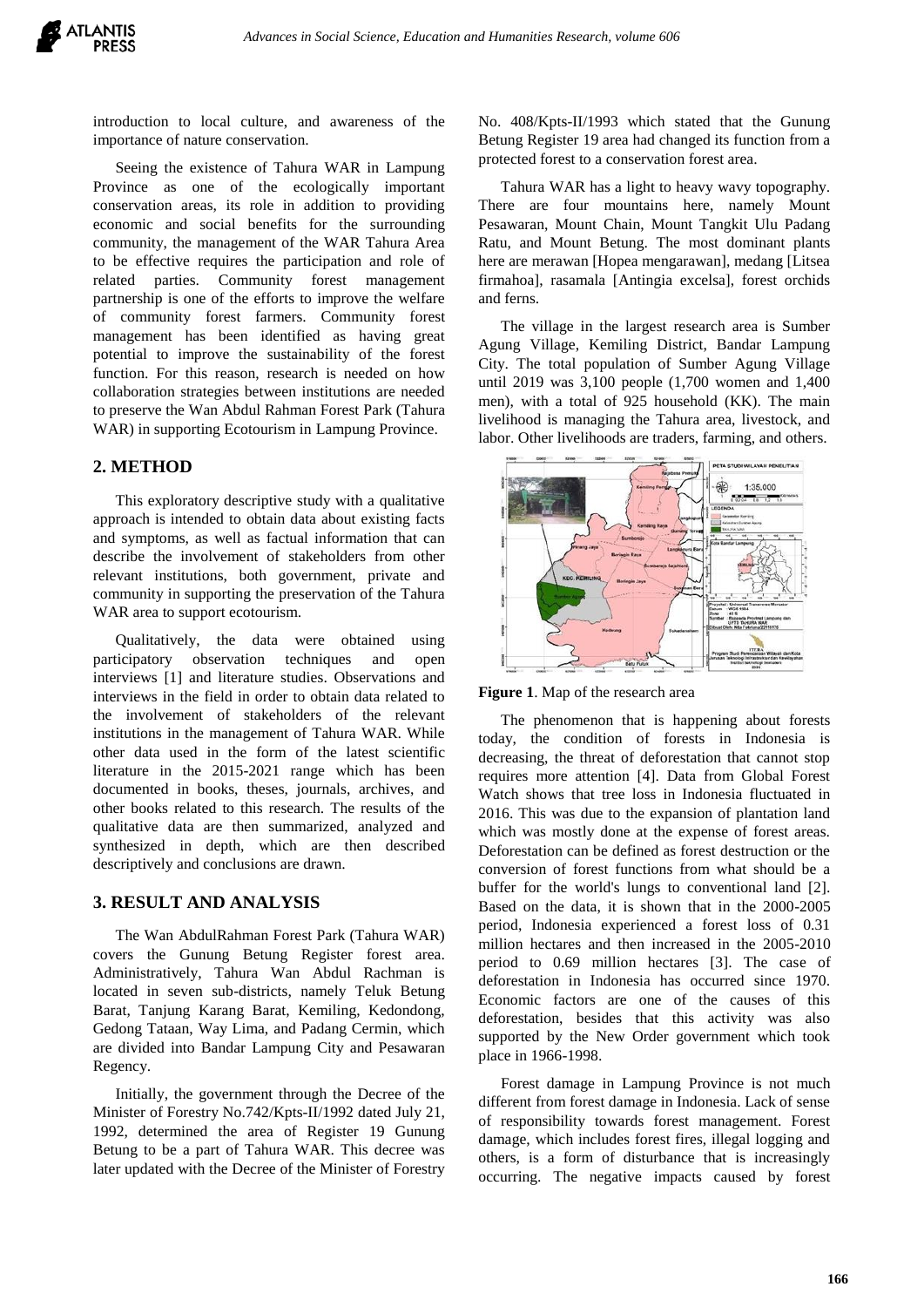destruction are quite large, including ecological damage, decreased biodiversity, declining economic value of forests and soil productivity, changes in the micro and global climate, and smoke from forest fires disturbing public health and disrupting transportation both by land, rivers, lakes, seas. and air.

One of the conservation forests in Lampung Province is the Integrated Conservation Education Forest (HPKT) of the Wan Abdul Rachman Grand Forest Park (Tahura), which has natural areas and cultivated areas. The potential of natural resources contained in it in the form of a diversity of plants and animals, natural attractions, hills and mountains as well as rivers and creeks. The direction and purpose of the management of the Wan Abdul Rachman Tahura as a conservation area is intended to preserve natural forest areas that have a collection of plants and animals that are used for research, science, education, support cultivation, culture, tourism, and recreation (Lampung Provincial Forestry Service 2019). The management system that is not serious and what is done by the local government causes the rate of damage to the area to get worse and uncontrollable. As a conservation area, the management should be based on ecology, economy and socio-culture.

The preservation of the area's natural resources is the desire of almost all stakeholders. It can be seen from the description above that the preservation of the area as well as cooperation and collaboration are the forms of the needs of most stakeholders. Cooperation and collaboration are indispensable as a forum for improving cooperative relationships and solving problems between stakeholders in the utilization of water resource services and natural tourism in the Tahura WAR area.

Wiratno [5] is of the view that the management of national parks in Indonesia requires multi-stakeholder and multidisciplinary support, strengthened by consistent and adaptive policies by the government from the center to the field level, with intensive and targeted assistance from CSOs, local universities, community leaders, activists, and national park management staff.

Based on the results of an interview with the Head of the Tahura WAR Technical Implementation Unit [UPTD], Eny Puspasari (August 2021) it is known that currently the policy carried out by the Lampung Provincial Forestry Service is to position the community as partners to develop the Tahura WAR area, which is directed to the form of -forms of forest management and utilization in the form of: 1. Managing non-timber forest products such as; seeds, sap, fruit, leather, bamboo, rattan, medicine and so on. 2. Forest security 3. Forest protection and preservation 4. Rehabilitation of forest areas 5. Managing forest resources that are environmental services such as; water, tourism potential development, animal breeding and cultivation of forest plants outside the area (honey bees, silkworms, resin and patchouli). More than half of the Tahura WAR area has been used as land for cultivation of crops such as cocoa, coffee, and considering the Lampung Regional Regulation No. 7 of 2000, access is given in terms of the use of non-timber forest products specifically for communities around the forest which are carried out in utilization blocks that still apply conservation principles in forest management cooperation agreements, and have an identity card for forest managers who have a forest management business period. However, the problem that arises is the lack of supervision from related parties, in this case the Lampung Provincial Forestry Service Tahura WAR, so that there are still many squatters or wild forest managers, and no doubt the area is getting damaged.

The lack of supervision carried out by the relevant agencies is caused by the minimal number of officers on duty around the area, so that only a small part of the area can be monitored, as well as the absence of clear rules governing the supervision process around the area. In addition to the problem of encroachers and illegal logging, there is also the problem of changing or shifting the boundaries of the area, resulting in uncertainty regarding the size of the area. Given the complexity of the problems faced, it is necessary to have more integrative thinking that combines problems that are ecological for the area, economic for the community and the surrounding area as well as the existing socio-cultural environment so that in the future it is hoped that management can run effectively. so that only a small part of the area can be monitored, and there are no clear rules governing the monitoring process around the area. In addition to the problem of encroachers and illegal logging, there is also the problem of changing or shifting the boundaries (PAL) of the area, resulting in uncertainty regarding the size of the area. Given the complexity of the problems faced, it is necessary to have more integrative thinking that combines problems that are ecological for the area, economic for the community and the surrounding area as well as the existing socio-cultural environment so that in the future it is hoped that management can run effectively. so that only a small part of the area can be monitored, and there are no clear rules governing the monitoring process around the area. In addition to the problem of encroachers and illegal logging, there is also the problem of changing or shifting the boundaries of the area, resulting in uncertainty regarding the size of the area. Given the complexity of the problems faced, it is necessary to have more integrative thinking that combines problems that are ecological for the area, economic for the community and the surrounding area as well as the existing socio-cultural environment so that in the future it is hoped that management can run effectively. there is also the problem of changing or shifting the boundaries of the area (PAL) resulting in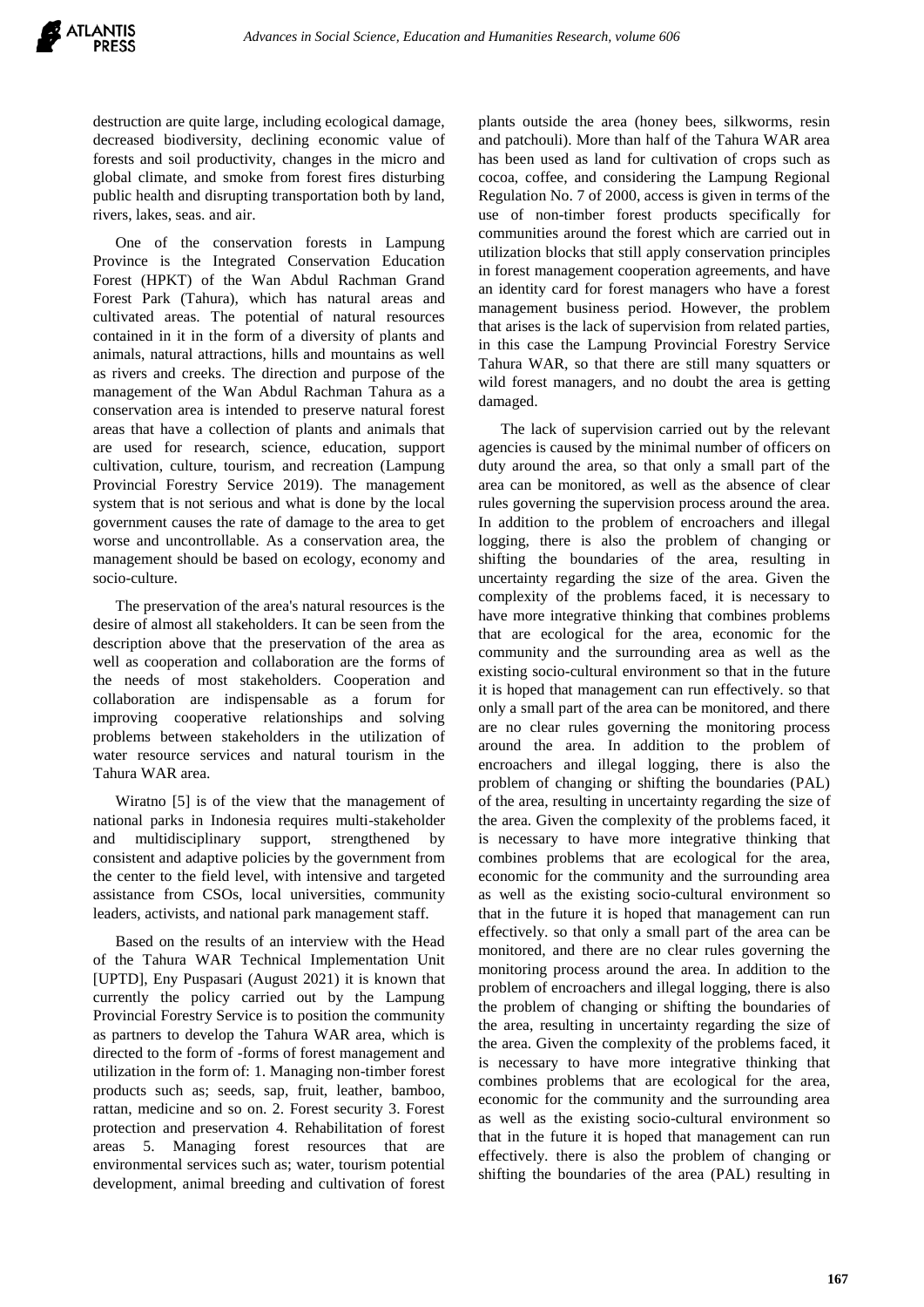

uncertainty regarding the size of the area. Given the complexity of the problems faced, it is necessary to have more integrative thinking that combines problems that are ecological for the area, economic for the community and the surrounding area as well as the existing socio-cultural environment so that in the future it is hoped that management can run effectively. there is also the problem of changing or shifting the boundaries of the area (PAL) resulting in uncertainty regarding the size of the area. Given the complexity of the problems faced, it is necessary to have more integrative thinking that combines problems that are ecological for the area, economic for the community and the surrounding area as well as the existing socio-cultural environment so that in the future it is hoped that management can run effectively.

In line with this, through a press release from the Ministry of Forestry of the Republic of Indonesia Number: S.6333/II/PIK-1/2004, it is explained that the Minister of Forestry issued Regulation of the Minister of Forestry No. P.19/Menhut-II/2004 concerning Collaborative Management of Nature Reserve Areas and Nature Conservation Areas. This Regulation of the Minister of Forestry is intended as a general reference and basis for interested parties in the implementation of collaboration to help increase the effectiveness and benefit of the management of nature reserves and nature conservation areas for the welfare of the community. The types of activities that can be collaborated are regional planning in the form of support in accelerating regional boundaries and zoning arrangements; preparation of management plans for nature reserves and nature conservation areas;

The parties that collaborate include local community groups, individuals, NGOs in the field of conservation of biological natural resources, local governments, BUMN, BUMD, BUMS, as well as scientific institutions/educational institutions. These parties can act as initiators, facilitators or mentors. Meanwhile, support for collaboration can be in the form of human resources, facilities and infrastructure, data and information, funds or other support according to mutual agreement.

Based on this, the Lampung Provincial Forestry Service took the initiative to initiate a multi-stakeholder dialogue process based on the hopes of all parties to create a collaborative management of the Tahura WAR area that is ecologically, economically and socially integrated, and based on justice as mandated by Law no. 41/1997 on forestry. This is also done by the Forestry Service in order to attract active participation from the community to be able to participate in managing the area. In general, the stages

Tourism policies in conservation areas must be regulated properly so as not to interfere with the function of the area, namely as a protected forest and limited use forest. Furthermore, for future prospects it is necessary to issue regional regulations that specifically regulate tourism, so that tourist areas can be managed professionally, in order to increase income for the surrounding community and for the area in the form of Regional Original Income. This prospect can be realized properly if the management is coordinated or program collaboration with relevant stakeholders. The type of tourism that can be developed in this research is in the form of ecotourism. The Wan Abdul Rachman Tahura area has great tourism potential, where this area has a diverse landscape,

From the results of interviews with the head of the UPTD Tahura WAR, information was obtained that Tahura WAR was indeed very potential to be used as an ecotourism location. However, there are some places that have not been developed to the fullest. The potential for ecotourism is extraordinary, many destinations have been managed or not. Data from the UPTD Tahura WAR show that currently there are managed tourist sites, such as deer breeding, the Gita Persada Butterfly Park, and a youth camp campground. Also Wijono Waterfall, Talang Rabun Waterfall, and Sinar Tiga Waterfall.

To develop ecotourism in Tahura WAR requires a strategy resulting from an analysis of internal and external factors. From the results of interviews and documentation observations, the following are these factors;

Internal Factor Analysis

A. Strengths

- 1. The potential of flora in the Tahura WAR area which is still relatively tight
- 2. Potential water sources used for community household needs
- 3. Natural tourism potential in the form of several waterfalls
- The tourism potential of the area that is already known by the community
- B. Weaknesses
	- 1. Data on the potential of unique flora and fauna that can be a special attraction is still limited, so it cannot be used as material for socialization in the community.
	- 2. The topography of the landscape, which is mostly steep and steep, becomes an obstacle for visitors who want to enjoy the potential of waterfall tourism.
	- 3. The location of various waters in the Tahura area has not been maximally managed, including supporting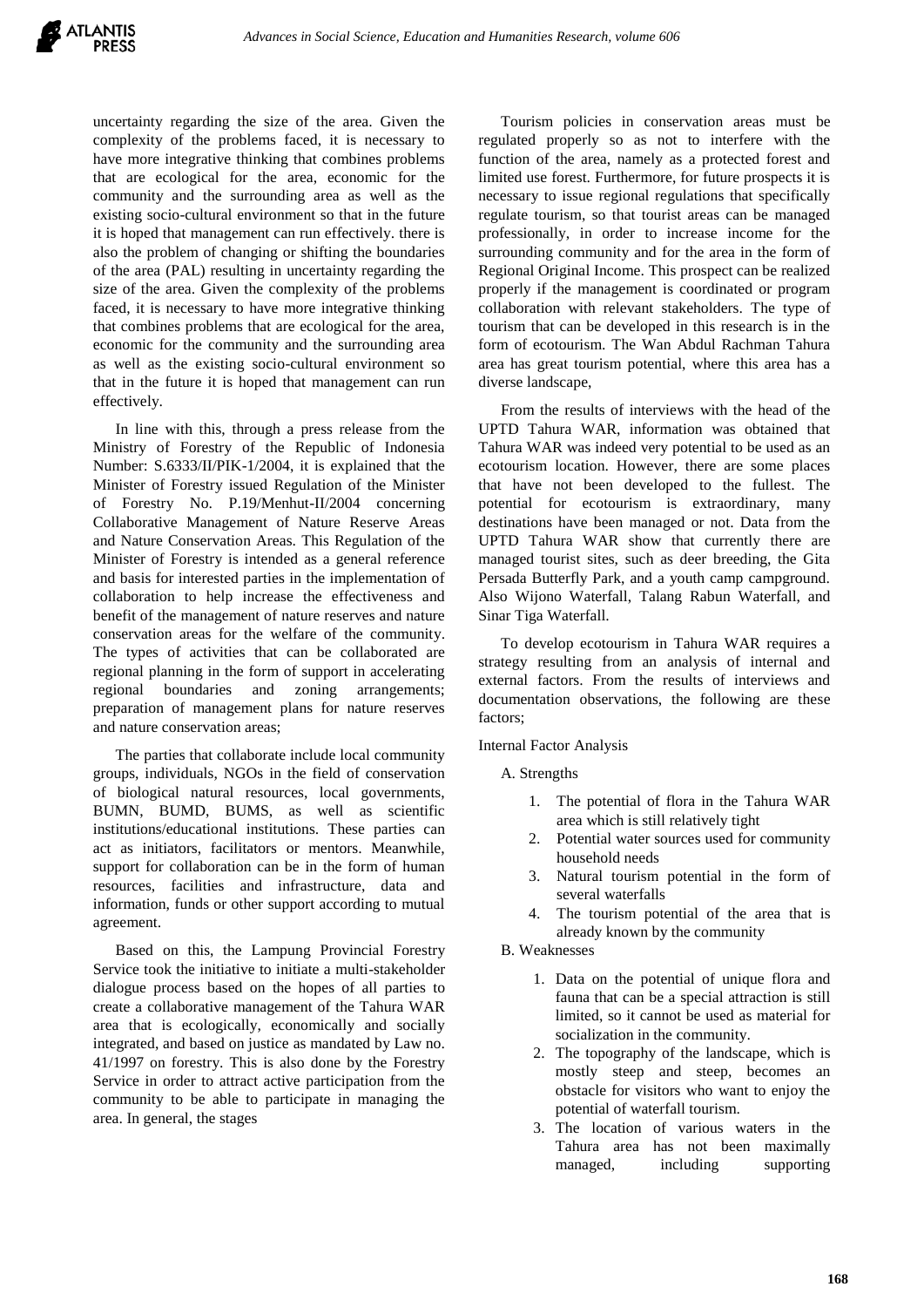

infrastructure that can increase the comfort of visitors.

- 4. Not optimal coordination and cooperation of relevant stakeholders in the management of natural tourism potential in the Tahura WAR area.
- 5. Socialization of area management by officers is still lacking

#### External Factor Analysis

#### A. Opportunities

- 1. The challenges of the Lampung Provincial Government, Bandar Lampung City Government and Pesawaran Regency Government are opportunities to develop tourism potential in all regions including the Tahura WAR area.
- 2. The concern of the people in Sumber Agung Village for the condition of the area and the spirit of developing ecotourism.
- 3. There is a fairly high interest of visitors in the waterfall area and other locations to see the natural beauty of Tahura.
- 4. There is a Pokdarwis in the village of Sumberagung which is committed to the advancement of ecotourism,
- 5. There is attention from the village government on the management of tourism potential

## B. Threats

- 1. The level of community dependence on the natural resource potential of the Tahura WAR area is still high, so it has the potential to decrease environmental quality if notgood coordination and collaboration with Tahura WAR as the manager.
- 2. Potential conflicts in the development of natural tourism potential and if not managed properly and involve relevant stakeholders.
- 3. In some locations there are steep slopes so that they are prone to landslides

#### SWOT analysis

**Table 1** Internal Factors Analysis Summary (IFAS)

| N <sub>0</sub> | <b>Internal Strategy Factor</b>               | Weight Rating       |   | Score |
|----------------|-----------------------------------------------|---------------------|---|-------|
|                | Strengths                                     |                     |   |       |
| 1              | The<br>condition                              | of <sub>0.098</sub> | 2 | 0.196 |
|                | stands/vegetation in the area                 |                     |   |       |
|                | is relatively good                            |                     |   |       |
| 2              | Potential sources of water                    | 0.120               | 3 | 0.360 |
|                | used by the community                         |                     |   |       |
| 3              | Natural tourism potential in0.115             |                     | 4 | 0.460 |
|                | the form of waterfalls with                   |                     |   |       |
|                | unspoiled conditions                          |                     |   |       |
| 4              | The tourism potential that 0.098              |                     | 3 | 0.294 |
|                | has been                                      |                     |   |       |
|                | known to the public                           |                     |   |       |
| 5              | The community takes care                      | 0.108               | 3 | 0.324 |
|                | area conditions                               |                     |   |       |
|                | <b>AMOUNT</b>                                 | 0.539               |   | 1,634 |
|                | Weaknesses                                    |                     |   |       |
|                |                                               |                     |   |       |
| $\mathbf{1}$   | Data on the potential                         | for0.084            | 2 | 0.168 |
|                | unique flora and fauna that                   |                     |   |       |
|                | can be a special attraction is                |                     |   |       |
|                | still limited                                 |                     |   |       |
| 2              | topography of<br>The                          | the 0.085           | 3 | 0.255 |
|                | landscape is steep and steep                  |                     |   |       |
| 3              | Locations<br>scattered <sub>0.098</sub><br>of |                     | 3 | 0.294 |
|                | waterfall potential                           |                     |   |       |
|                |                                               |                     |   |       |
| 4              | Coordination                                  | and $0.098$         | 4 | 0.392 |
|                | cooperation                                   |                     |   |       |
|                | relevant stakeholders in the                  |                     |   |       |
|                | management of areas lacking                   |                     |   |       |
| 5              | Management socialization                      | 0.096               | 3 | 0.288 |
|                | area by officers is lacking                   |                     |   |       |
|                | <b>AMOUNT</b>                                 | 0.461               |   | 1.397 |
|                |                                               |                     |   |       |
|                | <b>TOTAL</b>                                  | 1,000               |   | 3,031 |
|                |                                               |                     |   |       |

From the results of the analysis of internal factors in accordance with table 1, it shows that the strength factor (strengths) has a higher value than the value of the weakness factor (weaknesses), so that the strength factor can be managed optimally in order to cover weaknesses in the management of the Tahura WAR area.

#### **Table 2**. External Factors Analysis Summary (EFAS)

Factors External Strategy Weight Rating score Opportunities

| 1. The challenges of the       | 0.098 | っ | 0.196 |
|--------------------------------|-------|---|-------|
| Lampung Provincial             |       |   |       |
| Government, Bandar             |       |   |       |
| Lampung City Government        |       |   |       |
| and Pesawaran District         |       |   |       |
| Governments are                |       |   |       |
| opportunities to develop       |       |   |       |
| tourism potential in all their |       |   |       |
| regions including the Tahura   |       |   |       |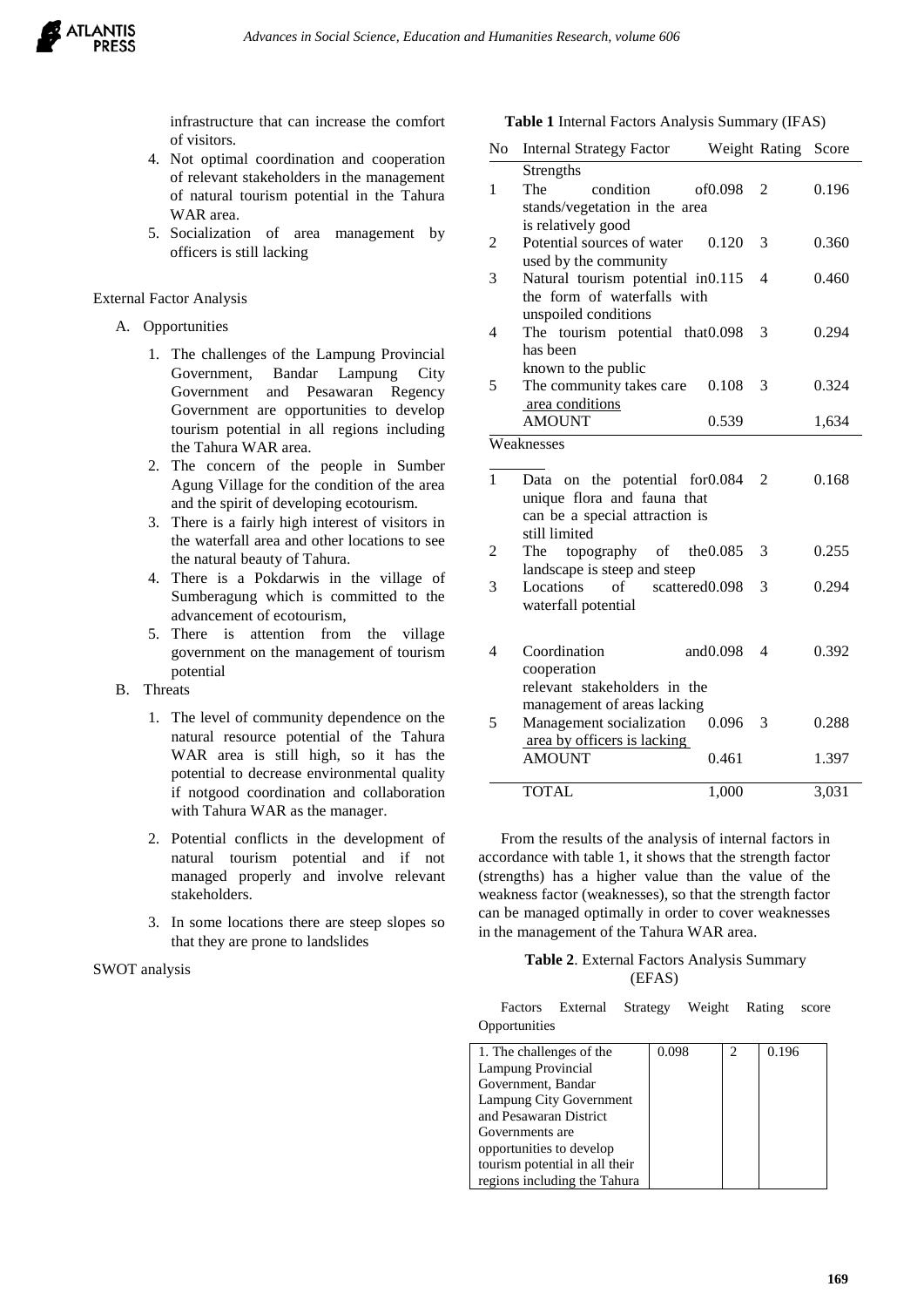

| WAR area.                                                   |       |                          |       |
|-------------------------------------------------------------|-------|--------------------------|-------|
| 2. The community's concern<br>for the condition of the area | 0.105 | $\overline{\mathcal{A}}$ | 0.420 |
| and the spirit of developing                                |       |                          |       |
| ecotourism                                                  |       |                          |       |
| 3. There is a fairly high                                   | 0.096 | 3                        | 0,288 |
| visitor interest in the                                     |       |                          |       |
| waterfall area and its                                      |       |                          |       |
| location others to see the                                  |       |                          |       |
| natural beauty of Tahura.                                   |       |                          |       |
| 4. There is a Pokdarwis in                                  | 0.098 | 3                        | 0,294 |
| the village of Sumberagung                                  |       |                          |       |
| that is committed to the                                    |       |                          |       |
| advancement of ecotourism                                   |       |                          |       |
| 5. There is attention from the                              | 0.105 | 4                        | 0.420 |
| village government on the                                   |       |                          |       |
| management of tourism                                       |       |                          |       |
| potential                                                   |       |                          |       |
| <b>AMOUNT</b>                                               | 0.502 |                          | 1,618 |
| 1. The level of community                                   | 0.105 | 3                        | 0.420 |
| dependence on the natural                                   |       |                          |       |
| resource potential of the                                   |       |                          |       |
| Tahura WAR area is still                                    |       |                          |       |
|                                                             |       |                          |       |
| high, so it has the potential                               |       |                          |       |
| to decrease environmental                                   |       |                          |       |
| quality if it does not                                      |       |                          |       |
| coordinate and collaborate                                  |       |                          |       |
| well with Tahura WAR as                                     |       |                          |       |
| the manager.                                                |       |                          |       |
|                                                             |       |                          |       |
| 2. Potential conflict in the                                | 0.084 | 3                        | 0.252 |
| development of natural                                      |       |                          |       |
| tourism potential and if it is                              |       |                          |       |
| not managed properly and                                    |       |                          |       |
| involves relevant                                           |       |                          |       |
| stakeholders.                                               |       |                          |       |
|                                                             |       |                          |       |
| 3. In some locations there are                              |       |                          | 0.324 |
| steep slopes so that they are                               |       |                          |       |
| prone to landslides                                         |       |                          |       |
|                                                             |       |                          |       |
| <b>AMOUNT</b>                                               | 0.408 |                          | 1,608 |
| <b>TOTAL</b>                                                | 1.000 |                          | 3.226 |

As a mode of action, the motives of altruism cannot be categorized and standardized, but their existence is an essential marker for togetherness in a society [11]. Therefore, altruism is essential to be used as a basis for the development of urban community relations, which must be cared for and internalized as a mode of existence of a society.

| Tabel 3. Tahura WAR Collaboration Strategy Based |
|--------------------------------------------------|
| on Internal and External Environmental Analysis  |

|                    | <b>STRENGTH</b>                          | <b>WEAKNESSES</b>                                  |  |
|--------------------|------------------------------------------|----------------------------------------------------|--|
|                    | (STRENGTH)                               |                                                    |  |
| <b>OPPORTUNITY</b> | SO.                                      | WO                                                 |  |
|                    | Synergize<br>regional<br>policies<br>and | 3.<br>Inventory<br>of<br>biodiversity<br>potential |  |
|                    | development                              | inside<br>and                                      |  |

|                               | in the Tahura<br>buffer<br>area                                                                                                                                                                                                                                                                                                                                             | outside<br>the<br>area as well as                                                                                                                                                                                                                                                              |
|-------------------------------|-----------------------------------------------------------------------------------------------------------------------------------------------------------------------------------------------------------------------------------------------------------------------------------------------------------------------------------------------------------------------------|------------------------------------------------------------------------------------------------------------------------------------------------------------------------------------------------------------------------------------------------------------------------------------------------|
|                               | with<br>the<br>management<br>of the Tahura<br>area (S1, S2,<br>S5, O1, O2,                                                                                                                                                                                                                                                                                                  | preparation of<br>site design for<br>natural<br>tourism in the<br>utilization                                                                                                                                                                                                                  |
|                               | O <sub>5</sub><br>Integration of<br>2.<br>tourism<br>potential<br>management<br>inside<br>and<br>outside<br>community-<br>based<br>areas<br>(S1, S3,<br>S4.<br>01, 03, 04)<br>Develop<br>3.<br>community<br>empowermen<br>programs<br>t<br>around<br>the<br>Tahura WAR<br>by<br>area<br>involving<br>stakeholders<br>from related<br>institutions<br>(S2, S4, S5,<br>O2, O5 | zone involves<br>the<br>surrounding<br>community<br>(W1,<br>W3,<br>W4, o1, O3,<br>O <sub>4</sub> , O <sub>5</sub> )<br>4.<br>Multi-<br>stakeholder<br>cooperation in<br>supporting the<br>management<br>of the WAR<br>Tahura<br>area<br>by forming a<br>joint forum<br>(W4, W5, O2,<br>04, 05) |
| <b>CHALLENGE</b><br>(THREATH) | <b>ST</b>                                                                                                                                                                                                                                                                                                                                                                   | WT                                                                                                                                                                                                                                                                                             |
|                               | Increasing<br>1.<br>environmental<br>awareness in the<br>Tahura<br>WAR<br>area<br>across<br>sectors (S4, S5,<br>T1, T3)<br>2. Collaboration                                                                                                                                                                                                                                 | 1 Collaboratively<br>deal with Tahura<br>WAR disruptions<br>and disasters (W2,<br>T4, T5)                                                                                                                                                                                                      |
|                               | with<br>relevant<br>stakeholders<br>in<br>managing<br>the<br>potential of both<br>water<br>resources                                                                                                                                                                                                                                                                        |                                                                                                                                                                                                                                                                                                |

| <b>Table 4. Strategic Priority Scale Based on PEST.</b> |  |
|---------------------------------------------------------|--|
| Parameters                                              |  |

| <b>STRATEGY</b>  | Score code           | Score | Priorit |
|------------------|----------------------|-------|---------|
|                  |                      |       |         |
| Synergize        | (S1, S2, S5, O1, O2, | 1,916 | 3       |
| regional         | (05)                 |       |         |
| policies<br>and  |                      |       |         |
| development in   |                      |       |         |
| Tahura<br>the    |                      |       |         |
| buffer area with |                      |       |         |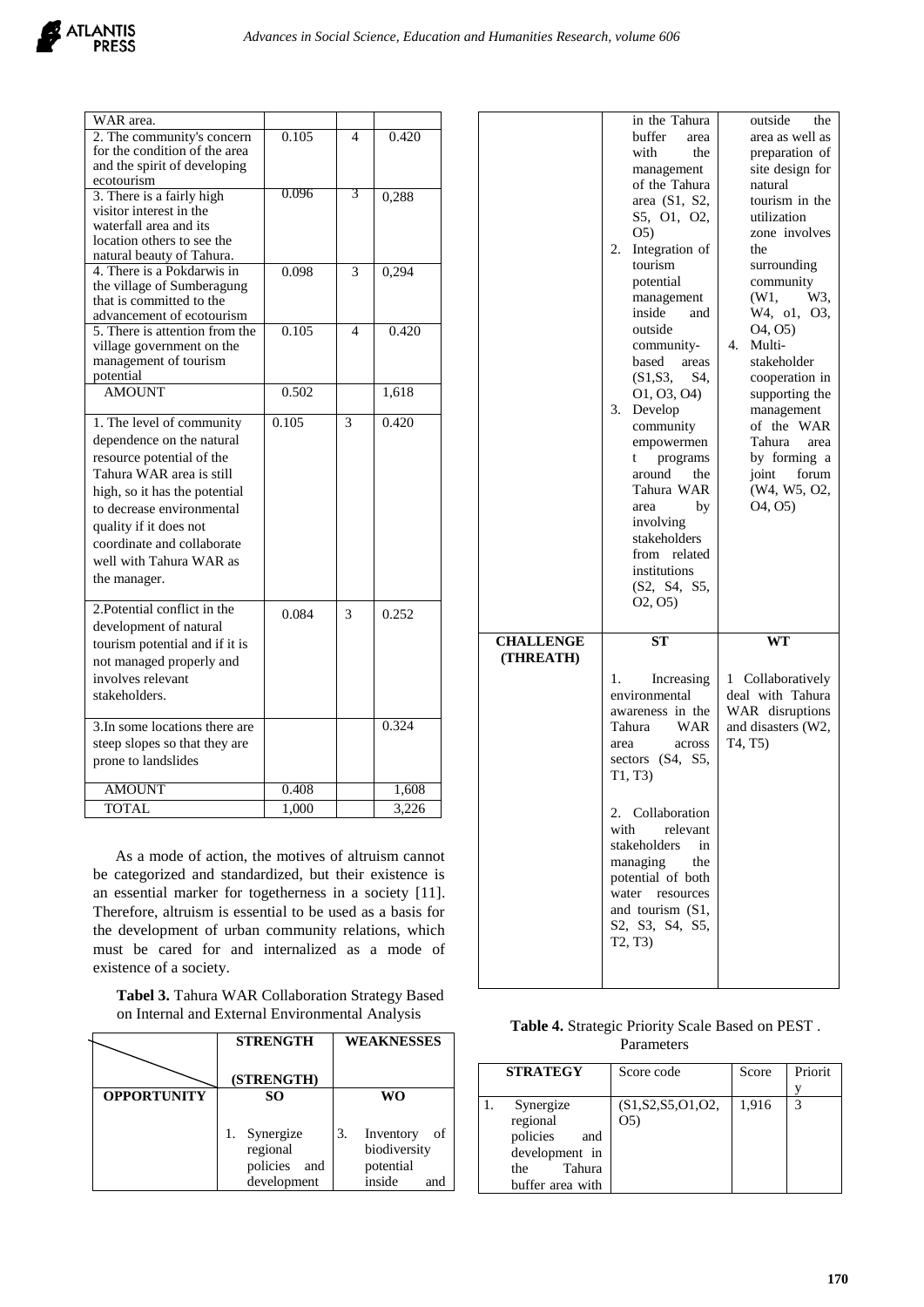| the<br>management of<br>the Tahura area                                                                                                                                                                                                                 |                                    |       |                |
|---------------------------------------------------------------------------------------------------------------------------------------------------------------------------------------------------------------------------------------------------------|------------------------------------|-------|----------------|
| 2.<br>management of<br>tourism<br>potential<br>inside and outside<br>the<br>community-<br>based area)                                                                                                                                                   | (S1, S3, S4, O1, O3,<br>O4         | 1,728 | 6              |
| 3.<br>Develop<br>community<br>empowerment<br>programs<br>around<br>the Tahura WAR<br>area by involving<br>stakeholders<br>from<br>relevant institutions                                                                                                 | (S2, S4, S5, O2,<br>O <sub>5</sub> | 1,818 | 4              |
| 4.<br>Increasing<br>environmental<br>in<br>the<br>awareness<br>Tahura WAR<br>area<br>across sectors                                                                                                                                                     | (S4, S5, T1, T3)                   | 1,290 | 7              |
| 5.<br>Relevant<br>stakeholder<br>collaboration<br>in<br>managing<br>the<br>potential of<br>both<br>water resources and<br>tourism (                                                                                                                     | S1, S2, S3,<br>S4.<br>S5, T2, T3)  | 2,306 | 1              |
| Inventory<br>of<br>6.<br>biodiversity<br>potential inside and<br>outside the area as<br>well<br>the<br>as<br>preparation<br>οf<br>natural tourism site<br>designs<br>the<br>in<br>utilization<br>zone<br>involving<br>the<br>surrounding<br>community ( | W1, W3, W4, O1,<br>03, 04, 05)     | 2.052 | $\overline{2}$ |
| 7. Multi-stakeholder<br>cooperation<br>in<br>supporting<br>the<br>management of the<br>WAR Tahura<br>area<br>by forming a joint<br>forum                                                                                                                | (W4, W5, O2, O4,<br>05)            | 1,814 | 5              |
| 8. 1 Collaboratively<br>with<br>deal<br>Tahura<br>WAR<br>disturbances<br>and disasters                                                                                                                                                                  | (W2, T4, T5)                       | 0.771 | 8              |

Priority I. Relevant stakeholder collaboration in the management of ecotourism potential.

The great potential of Tahura WAR, both the potential for biodiversity, environmental services and natural tourism, really needs support, coordination, collaboration and integration of roles between stakeholders of related institutions. UPDT Tahura WAR, local governments, the private sector, communities around the Tahura WAR area have a role to play according to their respective fields in supporting sustainable and sustainable conservation area management efforts.

Forms of collaboration and cooperation in the use of water resources and tourism include:

- a) Institutional strengthening in the management of water resources and natural tourism services;
- b) Protection of potential areas from disturbances such as forest fires, illegal logging and erosion or flooding;
- c) Development of natural tourism in collaboration with cultural tourism in the community
- d) Community empowerment to manage the potential of water sources and buffer tourism must develop collaborative patterns and build community economic independence to reduce pressure on the Tahura WAR area. both economically and socially for the community and ecologically for the preservation of the Tahura WAR area.

Priority II. Inventory of the potential for biodiversity inside and outside the area as well as the preparation of design for natural tourism sites in the utilization zone involves the community

Potential inventory activities need to be carried out to increase the data collection of potential areas. This activity, which can involve the community, academics, and community groups, is expected to obtain input in the form of biophysical potential data that is useful, especially in the preparation of site design for natural tourism management.

Priority III. Synergize regional development policies and programs in the Tahura WAR buffer area with the management of the Tahura WAR UPTD

Regional development programs, especially around the Tahura WAR area, both in the development of the livestock sector, food crop agriculture, nature tourism, and protection of water catchment areas and water sources implemented through regional programs

Priority IV. Develop community empowerment programs around the Tahura WAR area by involving relevant institutional stakeholders

Community empowerment programs around the Tahura WAR area are needed in order to develop the independence and welfare of the people around the area to support the preservation of Tahura WAR. Community empowerment programs around this area need to involve related parties or institutions to be more effective.

The forms of community empowerment around the TNGMb area that can be done are:

1. Development of a Conservation Village that can synergize the potential of cultural tourism in the village with natural tourism within the area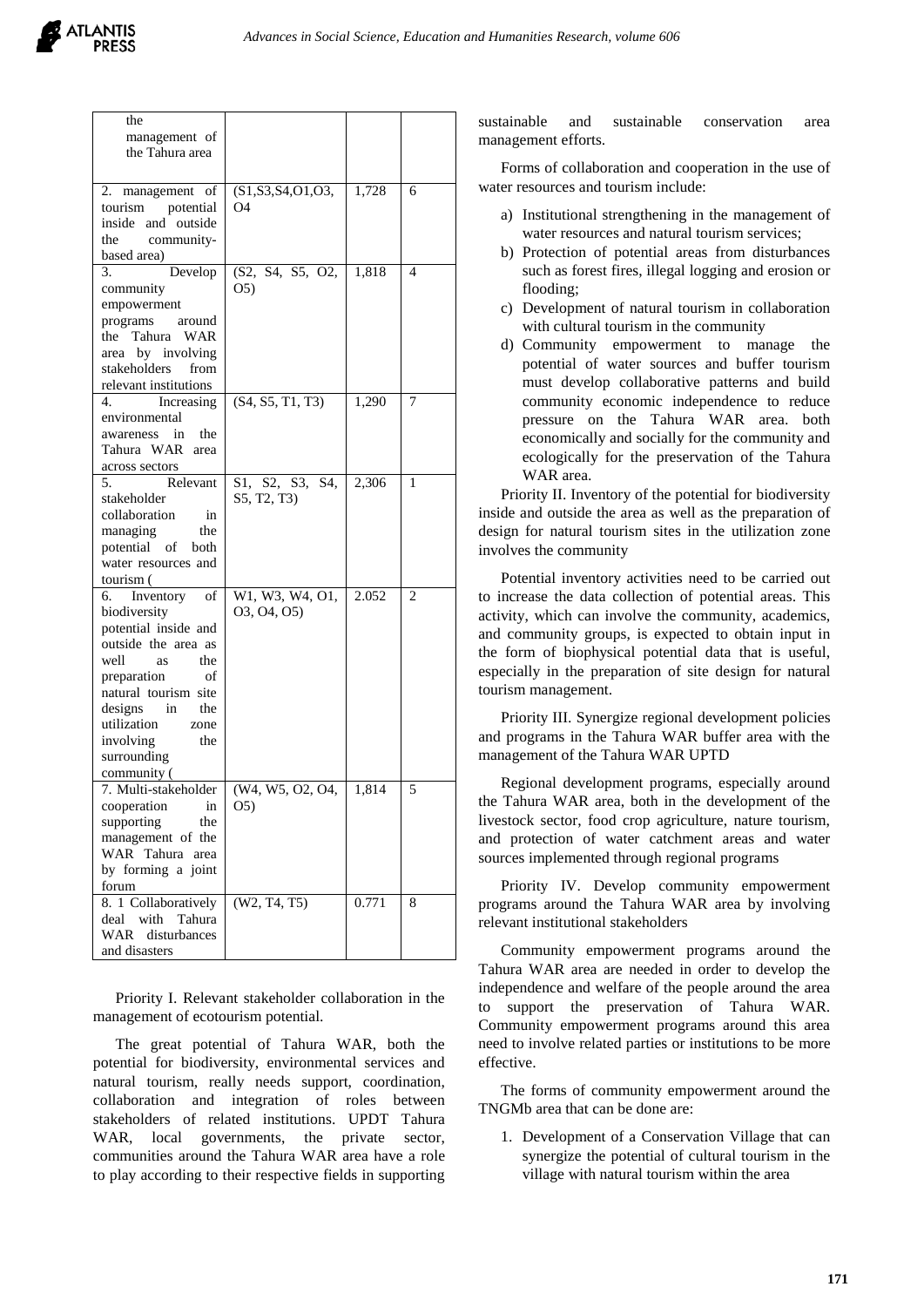- 2. Providing access to people who have utilized water from within the area in a non-commercial manner
- 3. Granting a permit for the exploitation of natural tourism services if the tourism potential in the area has been developed.
- 4. Construction of tourist huts for visitor facilities

Priority V. Multi-stakeholder cooperation through the establishment of multi-sectoral forums to support the management of the WAR Tahura area

The low level of communication and coordination between UPTD Tahura WAR as the manager of the area and related institutional stakeholders that can have an impact on the less than optimal management of the area can be anticipated by the establishment of a multi-stakeholder forum. This forum is useful not only to build communication and coordination, but also to facilitate area management in utilizing the existing potential, both water environmental services and natural tourism, so that ecological, economic and socio-cultural synergistic management of the area can be achieved.

2. This forum needs to be initiated by the area manager, namely UPTD Tahura WAR to streamline the process of communication, discussion and sharing of information related to potential management that can be synergized both within the area and outside the area. Because this forum is not a formal institution that structurally all have the same position, it is hoped that it can solve existing problems and conflicts in a win-win solution.

Based on the observation of data in the field and the results of interviews and documentation regarding the existence of Tahura WAR for ecotourism and preserving nature, the operational strategy for managing Tahura WAR is formulated in the form of:

1. Making regulations governing the management of conservation areas specifically for Tahura

#### 2. Community-based ecotourism development

3. Optimizing community and government support in the management of Tahura. Then based on the direction of the policy strategy, several policies that can be taken are obtained, namely: 1. Reducing the squatters around the area that does not have a previous permit. 2. Re-correcting the policies that have been made, such as giving permission to the community to carry out activities in the Tahura area which is a conservation area, even though based on Law no. 5 of 1990 it is prohibited. 3. Taking firm action against officers who have been undisciplined in the supervision process. 4. Revoke regulations whose regulations are not in accordance with and contrary to legislation such as Perda Lampung No. 7 of 2000 concerning Retribution for Collecting Permits for Taking Non-Timber Forest Products in Forest Areas. 5. Make a detailed mapping of the area that contains blocks, both protection blocks and utilization blocks that can be used for ecotourism and other activities. 6. Develop ecotourism activities in Tahura WAR collaboratively with communities around the area. The form of community involvement is as stated in the Community Role Involvement Program Directive.

Utilization space in the Management Utilization Block of the Wan Abdul Rachman Tahura area should not only be determined from the extent of its feasibility by using an analysis of the opinions of stakeholders, but should also be able to show its feasibility in terms of the feasibility of the space in the area. In the sense that, whether the strategy applied to the area is in accordance with the existing topography or requires other conditions.

For this type of management using ecotourism strategies, there is no literature that specifically provides requirements for the suitability of the application of ecotourism in a place. Considering that each place has a variety of regional characters, both topography, landscapes, and existing soil types. However, if an area has its own charm and uniqueness, then it is very suitable for implementing ecotourism. However, Douglass (1970) in [6] gives a few principles to ecotourism managers, so that: 1. Ecotourism development must be in accordance with spatial planning. 2. Adjusting the natural potential with the development objectives 3. As much as possible, efforts are made so that the development carried out has a dual function 4. As far as possible allocate natural areas that are not developed.

Based on the results of the analysis and synthesis of the results of the research that has been carried out, the main strategy desired is to carry out an ecotourism management strategy. It is hoped that the management can fulfill three aspects of sustainability, namely first, ecological sustainability, where in management it is hoped that the tofu environment will not be damaged and even sustainable, second, economic sustainability, where it is hoped that the ecotourism strategy can create new alternative work and business opportunities. wider area so as to improve the welfare of the local community, and thirdly socio-cultural sustainability, with the hope that the ecotourism strategy is able to maintain the culture of the local community and besides that it is also able to change the behavior of the surrounding community who are dependent on the forest for survival. However, even so, the policy does not necessarily reach the entire local community. If the authorities cannot catch the problem, it is feared that the policy will not solve the problem, it will even create new problems and will never be resolved if the government ignores it. To overcome the problem of